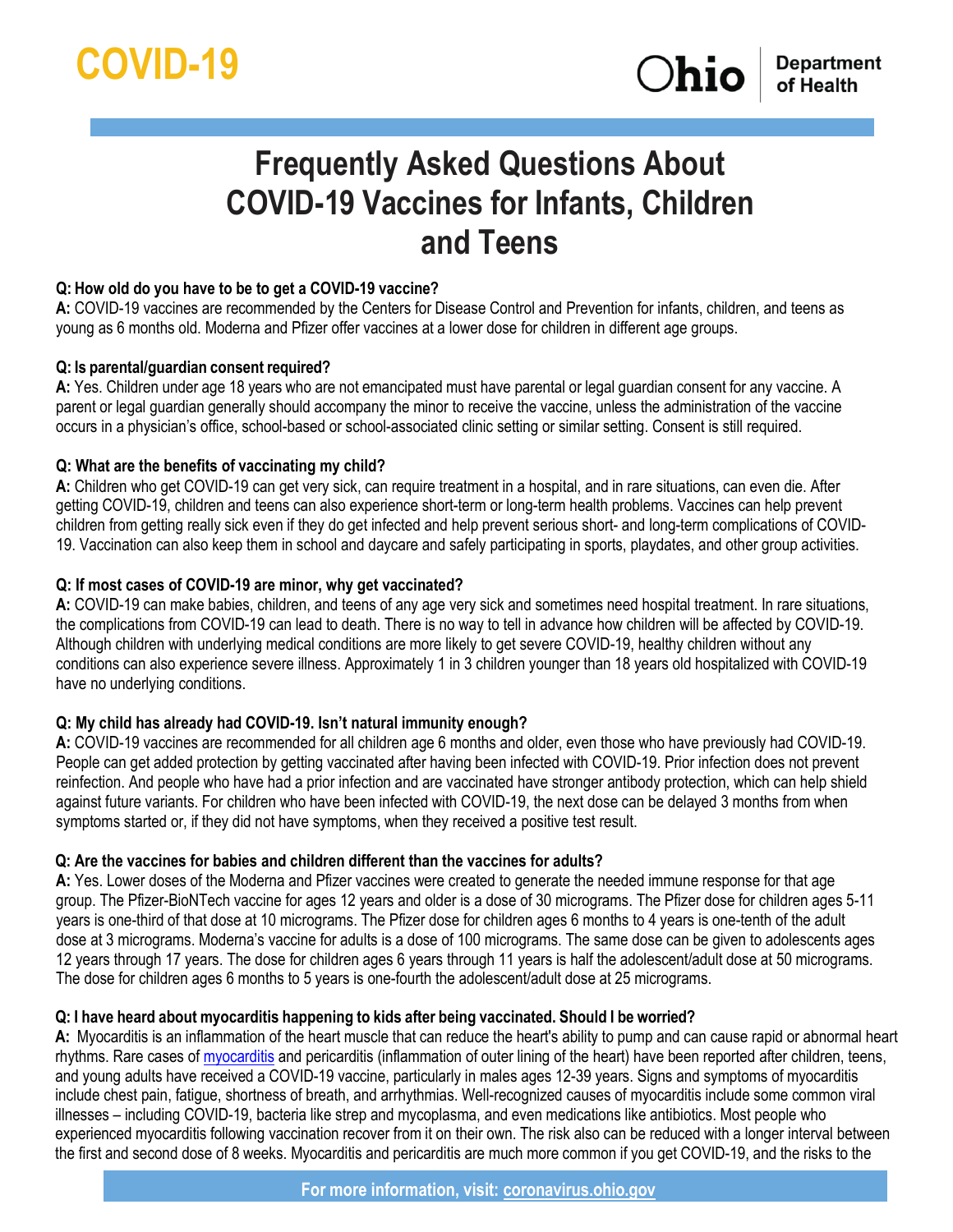heart from COVID-19 infection can be more severe.

# **Q: How long does it take for the vaccine to work?**

**A:** A person is considered fully vaccinated two weeks after completion of the primary series. Some primary series include two doses, while the new Pfizer three-dose vaccine for children 6 months through 4 years includes three doses. This means it could take anywhere from five weeks to 13 weeks.

## **Q: What are the side effects of the COVID-19 vaccines?**

**A:** Not everyone experiences side effects. If any, they tend to be mild and short in duration. The most common side effects include soreness, redness, or swelling at the injection site; fever and/or chills; headache; fatigue; muscle or joint pain; or irritability. These side effects are normal and a sign that your body is creating an immune response to protect you from COVID-19. Side effects typically last one to two days and may increase with the second dose.

### **Q: Do COVID-19 vaccines cause infertility, or impact a child's future fertility?**

**A:** There is currently no evidence that any vaccines, including COVID-19 vaccines, cause fertility problems.

#### **Q: Will COVID-19 vaccines change someone's DNA?**

**A:** No[. COVID-19 vaccines](https://coronavirus.ohio.gov/static/vaccine/covid-19-how-vaccines-work.pdf) will not alter a person's DNA. The Pfizer and Moderna COVID-19 vaccines are messenger RNA (mRNA) vaccines. These vaccines provide instructions for the body to create the harmless surface or "spike" protein found in the virus that causes COVID-19; the body responds by building antibodies to destroy the protein.

#### **Q: Do COVID-19 vaccines implant people with a tracking microchip?**

**A:** No. Vaccine injections do not contain tracking microchips.

#### **Q: How can I make an appointment? Where can youth be vaccinated?**

**A:** There are hundreds of locations at which youth can be vaccinated across the state, including pediatrician's offices, vaccine clinics, local health departments, hospitals, community health centers, pharmacies, and more, listed at [gettheshot.coronavirus.ohio.gov. M](https://gcc02.safelinks.protection.outlook.com/?url=http%3A%2F%2Fgettheshot.coronavirus.ohio.gov%2F&data=04%7C01%7CDan.McCarthy%40governor.ohio.gov%7C6db90e3e45ba41b398ab08d914aeea2d%7C50f8fcc494d84f0784eb36ed57c7c8a2%7C0%7C0%7C637563563802814816%7CUnknown%7CTWFpbGZsb3d8eyJWIjoiMC4wLjAwMDAiLCJQIjoiV2luMzIiLCJBTiI6Ik1haWwiLCJXVCI6Mn0%3D%7C1000&sdata=TRNuwQNlnQUlTIKsmU0of6saeXj8g2SW1jCuy7S9kFU%3D&reserved=0)any locations offer walk-in appointments.

#### **Q: Can all children be vaccinated at a pharmacy, or do they have to be a certain age?**

**A:** If you are considering vaccination at a pharmacy, check with the pharmacy regarding how young they vaccinate. Pharmacists and pharmacy interns may vaccinate children as young as 3 years of age, subject to certain requirements.

# **Q: What should my child do before a vaccine appointment?**

**A:** Children should eat and drink plenty of water before getting a vaccination. This is especially important for children and teens because fainting after any vaccine is more common [among adolescents,](https://www.cdc.gov/vaccines/parents/by-age/years-13-18.html) and often the result of high anxiety or dehydration. Children should get plenty of rest the night before an appointment if possible. On the day of the appointment, they should wear a short-sleeve or sleeveless shirt to allow easy access to the upper arm or shorts or a dress to access the thigh. If it's a colder day, layer with a cardigan or jacket that is easy to remove quickly.

# **Q: What should I do if my child is feeling anxious?**

**A:** Parents can take simple [steps to help](https://www.cdc.gov/vaccines/parents/visit/less-stressful.html) prepare their child [for the vaccination](https://www.cdc.gov/vaccines/parents/visit/less-stressful.html) and make the experience less stressful. Ask your child to breathe slowly and deeply before the injection and to think about something relaxing. They should avoid looking at the syringe and relax the arm where they will receive the injection. Parents can also calm their children's anxieties by distracting them by talking to them while they are getting the vaccination.

#### **Q: I've seen a lot of rumors on social media about vaccines. How can I tell what is true?**

**A:** The internet is filled with dangerous misinformation about COVID-19 vaccines, and it can be difficult to know what to trust. The best thing you can do is educate yourself about the vaccines with information from trustworthy sources, including your doctor. Talk to your child's doctor or another qualified healthcare provider to get the facts. Some infants may benefit by using a pacifier or breast feeding after their vaccination.

#### **Q: How is vaccine safety monitored?**

**A:** COVID-19 vaccines have undergone – and continue to undergo – the most intensive safety monitoring in U.S. history. Parents and caregivers can register and enroll their child in **[v-safe](https://www.cdc.gov/coronavirus/2019-ncov/vaccines/safety/vsafe.html)**, which provides personalized and confidential health check-ins after COVID-19 vaccination. Patients, caregivers, and vaccine providers can report serious health events occurring after vaccination to the Vaccine [Adverse Event Reporting System](https://www.cdc.gov/coronavirus/2019-ncov/vaccines/safety/vaers.html) (VAERS). CDC and FDA review VAERS data to identify potential safety concerns. CDC and FDA continue to monitor vaccines, keep people informed of findings, and use data to make COVID-19 vaccination recommendations.